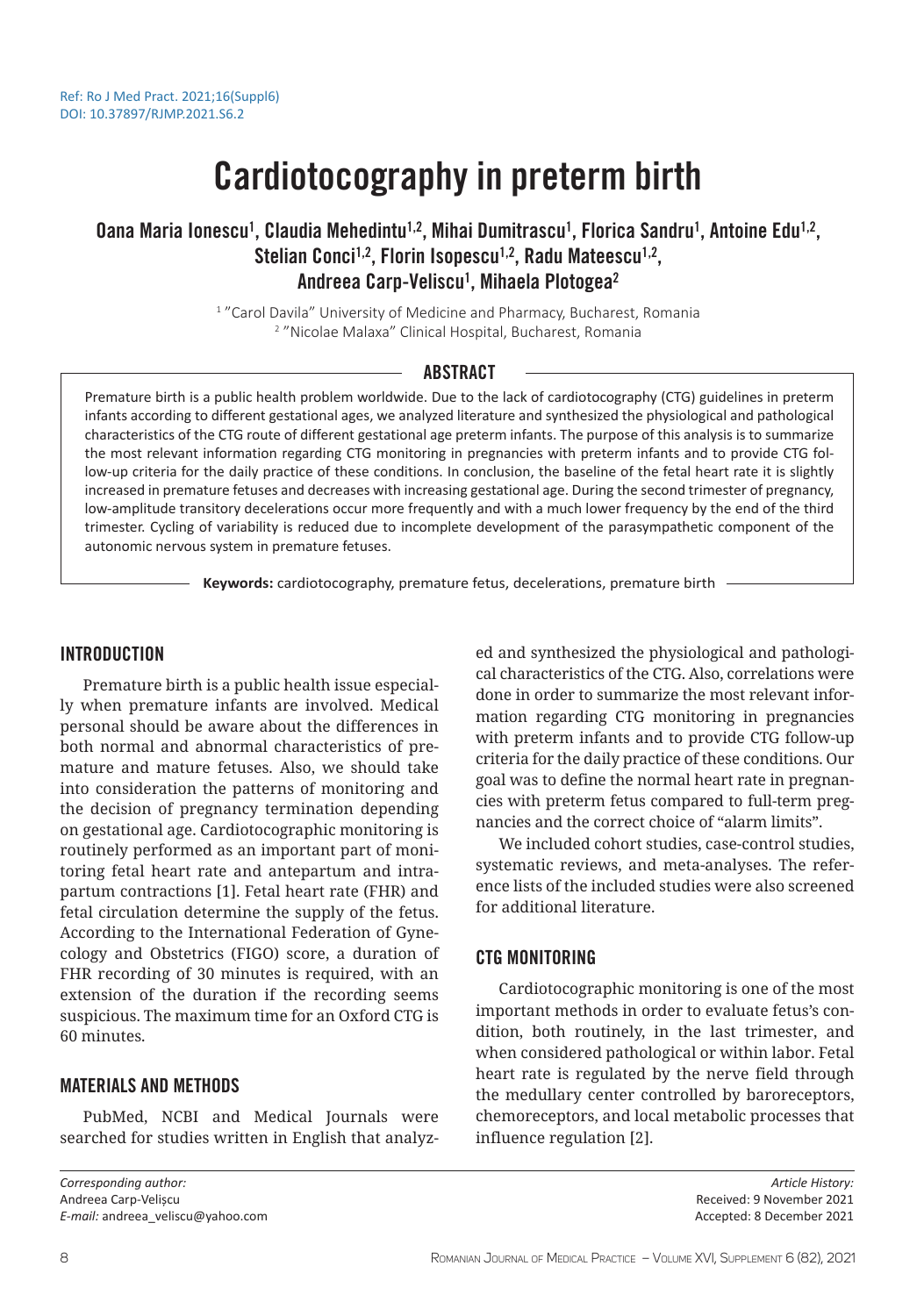SOGR recommendations for antepartum CTG monitoring are: maternal anemia (Hg <  $10$  g/dl), fetal arrhythmia (especially tachyarrhythmias) on ultrasound, late bleeding during pregnancy, blood group incompatibility, hypertension, type I and II diabetes, suspected or pathological fetal Doppler findings, drug abuse (ex. nicotine abuse), polyhydramnios (AFI > 25 cm), viral (parvovirus B19) or bacterial infections, decreased fetal movements, unstable maternal blood pressure (orthostatic hypotension), multiple pregnancy, oligohydramnios (single bag less than 2 cm), accident with abdominal trauma or severe maternal injuries, premature contractions (tocolysis) / threat of premature birth, intrauterine growth restriction 10th percentile [3].

Indications for intrapartum CTG monitoring if it is a risk-free pregnancy can range from once every 30 minutes to a maximum of two hours. Continuous monitoring should begin later in the first part of labor and in the expulsion stage. It can be increased if oxytocin is administered during labor or if complications such as fever, bleeding or green amniotic fluid occur. Continuous CTG monitoring should be done in the last stage of labor and in expulsion. Severe fetal bradycardia, prolonged decelerations over 3 minutes and other pathological patterns (sinusoidal model) requires immediate intervention in order to terminate the pregnancy [4,5].

The normal heart rate range is between 120 and 160 bpm, what is below 120 bpm is bradycardia and above 120 bpm is tachycardia. The frequency between 100 and 110 (moderate bradycardia) and 150- 170 (moderate tachycardia) can be considered variations of normal or can occur in physiological brady or tachycardia [1]. Cardiotocographic monitoring in premature pregnancies under 36 weeks involves the interpretation of the FHR model of the fetus with the respective gestational age. A normal model is not yet clearly established before 34 weeks [1]. The nonstress test (NST) is used internationally and involves recording FHR at rest. FHR accelerations with fetal movements are assessed. An NST is considered reactive if two FHR accelerations associated with fetal movements occur over a 20-minute period. Decreased or complete lack of acceleration may indicate fetal hypoxia [6,7]. The stress test evaluates FHR during spontaneous or induced uterine contractions [8].

### FHR CHARACTERISTICS IN PREMATURE FETUSES

To assess the well-being of a term fetus during labor, four features of the CTG pathway are evaluated, these include fetal heart rate, variability and the presence of accelerations and decelerations [9].

The characteristics of FHR antepartum and intrapartum follow-up differ in the preterm fetus compared to a full-term fetus (FHR of the fetus between 20 and 24 weeks is on average 155 bpm compared to 140 bpm in the full-term fetus). As the fetus exceeds the age of 30 weeks, there is a gradual decrease in FHR as a result of the progressive increase in parasympathetic influence. Accelerations occur for the first time in the second trimester of pregnancy, as a result of fetal somatic activity. The frequency of accelerations and their amplitude increases with advanced gestational age. Variability may be reduced due to incomplete development of the autonomic nervous system and interaction between the sympathetic and parasympathetic systems, but also as a result of fetal tachycardia present in premature fetuses. FHR "cycling" is considered a sign of fetal well-being, referring to periods of activity and break characterized by segments of increased variability, interspersed with an apparent reduction in variability. In preterm fetus, "cycling" may be lacking due to functional immaturity of the CNS, rather than fetal hypoxia [10,11].

#### INTERPRETATION OF INTRAPARTUM CTG

The onset of labor between 24 and 26 weeks is determined in most cases by a basic infectious process and is a high-risk group. At this gestational age the risk of neonatal morbidity and mortality is increased and survival depends very much on fetal weight and maturity. FHR is above normal (150-160 bpm), any rate above 160 bpm should be considered tachycardia. Persistent tachycardia may occur secondary to tocolytic administration. Variability and cycling may be reduced due to incomplete development of the parasympathetic component of the autonomic nervous system. Reduced variability of FHR has been associated with the administration of drugs such as pethidine, magnesium sulfate and steroids. Accelerations may be absent or significantly reduced and to a lesser extent. Decelerations are common at this age of gestation, representing the normal development of cardio regulatory mechanisms, they should not be considered hypoxia, and interventions should not be established solely on the basis of this parameter [9].

The characteristics of fetal heart rate models are dependent on gestational age, as they reflect the development and maturity of the cardiac centers and central nervous system as well as the cardiovascular system. Normal physiology is essential in the correct interpretation of fetal heart rate. In case of labor onset between 2 and 28 weeks of gestation, FHR recording will be similar to that between 24 and 26 weeks. The frequency of variable decelerations decreases after 27 weeks of gestation. Variability is close to normal with the development of the autonomic nervous system. The frequency of accel